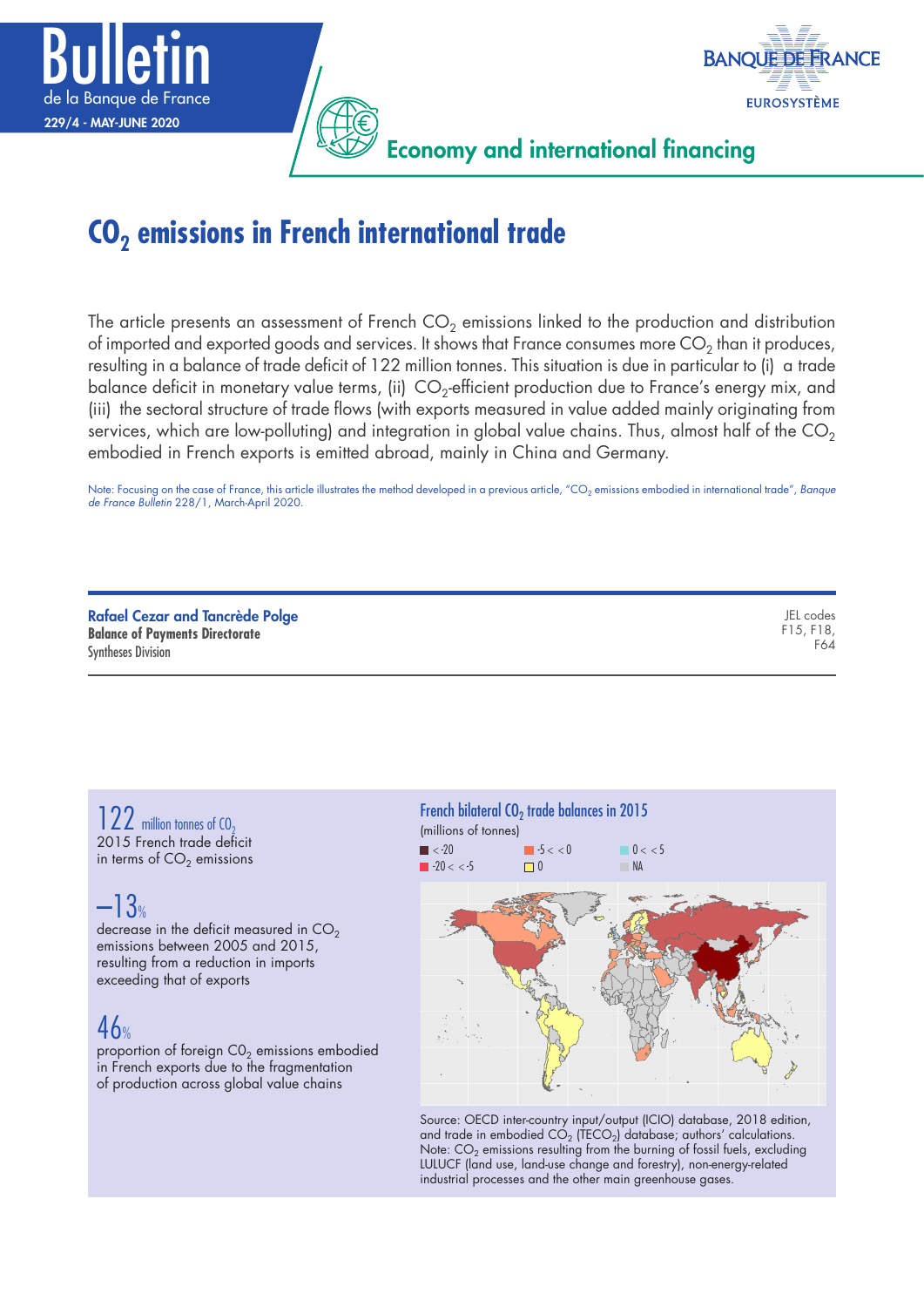



The article analyses the impact of international trade<br>on French  $CO_2$  emissions. It aims to measure all<br>the  $CO_2$  emitted along the entire chain of production<br>and distribution of French exports and imports. It thus he article analyses the impact of international trade on French  $CO<sub>2</sub>$  emissions. It aims to measure all the  $CO<sub>2</sub>$  emitted along the entire chain of production complements the article " $CO<sub>2</sub>$  emissions embodied in international trade" (Cezar and Polge, 2020) with a country‑specific focus.

The fight against global warming is based on carbon dioxide  $(CO<sub>2</sub>)$  emissions as the main measurement tool. International agreements thus attempt to coordinate a collective effort to reduce these greenhouse gas emissions (United Nations, 2015). The objectives set out in such agreements target emissions within national borders (United Nations, 1992). However, this measurement does not take into account international trade and thus remains an incomplete indicator of countries' respective impact on global  $CO<sub>2</sub>$  emissions.

An alternative approach consists in attributing these emissions to the country in which they are consumed rather than produced. This method makes it possible to establish a country's "carbon footprint", i.e. the quantity of  $CO<sub>2</sub>$  emitted to produce the goods and services consumed in the country (Davis and Caldeira, 2010). International trade serves as a link between these two measurements. Indeed, part of a country's consumption may be imported, leading to "offshoring" of the associated emissions to their country of origin (Peters et al., 2011). Conversely, another proportion of the country's emissions may not be consumed locally, but rather exported.

France has a  $CO<sub>2</sub>$  trade deficit of 122 million tonnes. This means that the country consumes more  $CO<sub>2</sub>$  than it produces, its footprint exceeding national emissions by the amount of this deficit. France's carbon footprint was 445 million tonnes of  $CO<sub>2</sub>$  in 2015 (OECD, trade in embodied  $CO<sub>2</sub>$  [TECO<sub>2</sub>] database). This corresponds to the emissions produced within its borders (323 million tonnes), plus imports (236 million tonnes of  $CO<sub>2</sub>$  emitted abroad), minus exports (115 million tonnes of  $CO<sub>2</sub>$  emitted on French territory but subsequently consumed abroad).

#### BOX 1

#### Details of the data used

The data used in this article cover all emissions stemming from the burning of fossil fuels in the production and distribution of traded goods and services. These data account for nearly all global  $CO<sub>2</sub>$  emissions and around two-thirds of global greenhouse gas emissions (in  $CO<sub>2</sub>$  equivalent). They do not include emissions from industrial processes other than energy production (e.g. manufacture of cement) and LULUCF (land use, land-use change and forestry), or emissions of other greenhouse gases such as methane  $(CH_4)$ , nitrous oxide  $(N_2O)$ , and fluorinated gases (HFC, PFC and SF<sub>6</sub>).<sup>1</sup> Details regarding the data can be found in the methodology appendix.

Data are constructed from three sources published by the OECD: TECO<sub>2</sub>, TiVA and ICIO (Wiebe and Yamano, 2016).2 Our database breaks down the  $CO<sub>2</sub>$  emissions of each country-sector pair, making it possible to develop detailed insight into the main actors, as well as interactions among them.

- 1 Divergences between different sources with regard to  $CO<sub>2</sub>$  or  $CO<sub>2</sub>$  equivalent emissions are due to the inclusion or exclusion of some of these emissions (see for example INSEE, 2018).
- 2 TECO<sub>2</sub>: trade in embodied CO<sub>2</sub>; TiVA: trade in value added; ICIO: intercountry input-output.

This situation is due in particular to the trade balance in monetary terms, which is in deficit overall. In addition, France has a lower  $CO<sub>2</sub>$  emission intensity<sup>1</sup> compared to its partners, owing to the prevalence of  $CO<sub>2</sub>$ -efficient nuclear power in the French energy mix (IPCC, 2018). Moreover, the trade structure also plays a role: value added from the service sector, which emits very little, accounts for nearly two-thirds of French exports (Cezar, 2016).

France thus maintains a "carbon" deficit with almost all of the countries in the sample studied here. China, Germany and the United States are the countries that contribute the most to foreign  $CO<sub>2</sub>$  emissions consumed

 $1$  CO<sub>2</sub> emissions per unit of value added produced.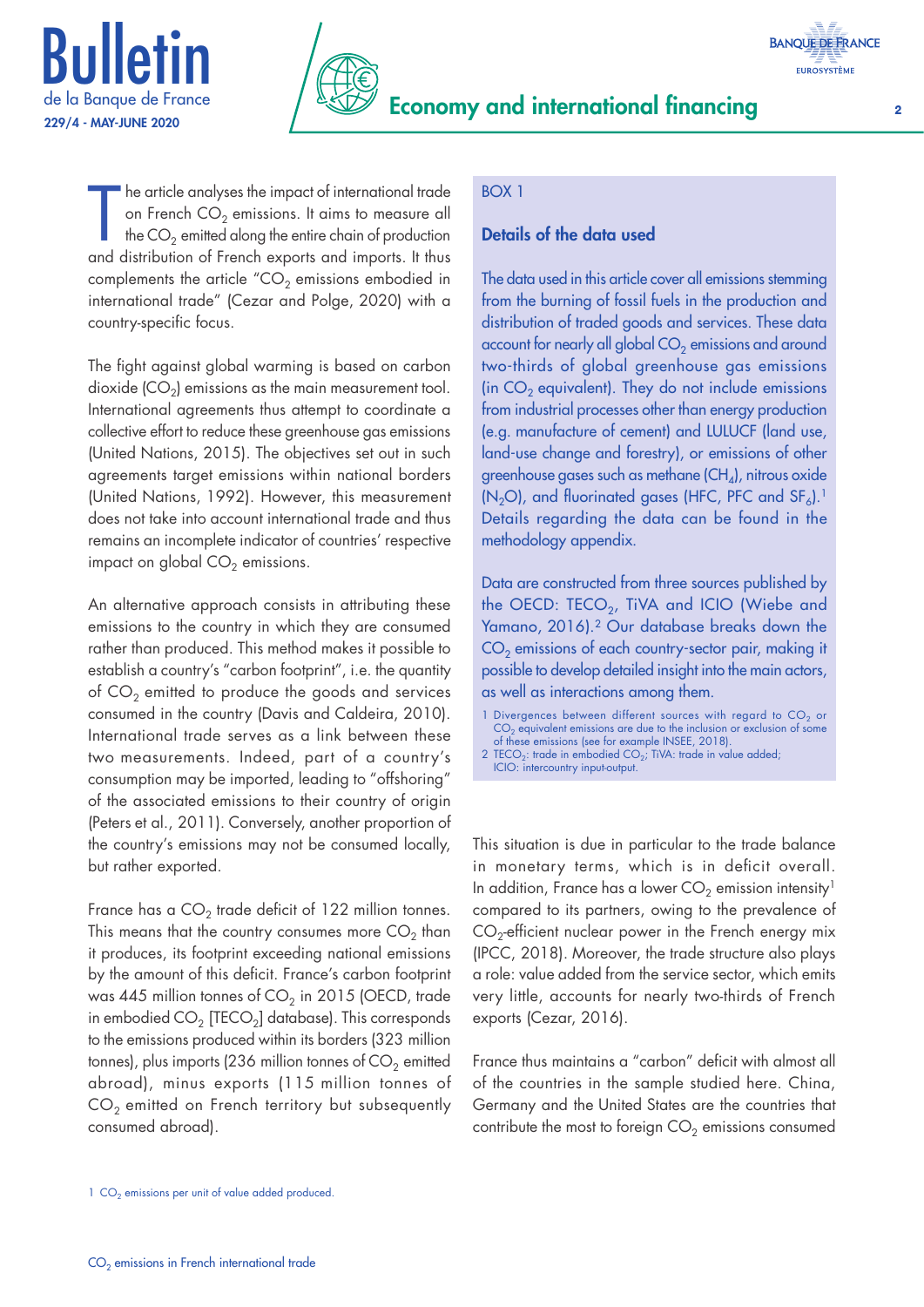



in France, accounting for 40, 24 and 15 million tonnes respectively. Conversely, Germany and the United States import the largest share of  $CO<sub>2</sub>$  emissions from French exports, amounting to 14 and 10 million tonnes respectively.

This assessment takes into account the internationalisation of the French economy resulting in the fragmentation of production, and thus of  $CO<sub>2</sub>$  emissions, along global value chains (Malliet et al., 2020).<sup>2</sup> Thus, almost half of the  $CO<sub>2</sub>$  embodied in French exports stems from emissions released abroad. The transport equipment sector serves as an illustration of this global integration. Exports associated with this industry include relatively few emissions originating from French territory, which predominantly accommodates low-emission activities, particularly services. The largest share of emissions is based on the use of foreign inputs and therefore involves third countries responsible for the emissions.

#### **1 France consumes more CO<sub>2</sub> than it emits**

France stands out as a major net  $CO<sub>2</sub>$  consumer centre. The country consumes more  $CO<sub>2</sub>$  than it produces, its deficit reaching 122 million tons in 2015. This balance corresponds to the emissions resulting from the production and distribution of French trade flows with the rest of the world. France's carbon footprint thus exceeds its national emissions by the amount of this deficit (Peters et al., 2011).

Nevertheless, this balance has been clearly decreasing since 2005. It peaked at 158 million tons in 2008. The decline stems from a more pronounced decrease in imports than in exports (see Chart 2 below). Despite this rather favourable trend, in 2015 France continued to maintain a deficit with almost all the countries in the sample.



(millions of tonnes)



Source: OECD inter-country input/output (ICIO) database, 2018 edition, and trade in embodied CO<sub>2</sub> (TECO<sub>2</sub>) database; authors' calculations. Note: CO<sub>2</sub> emissions resulting from the burning of fossil fuels, excluding LULUCF (land use, land-use change and forestry), non‑energy‑related industrial processes and the other main greenhouse gases.

<sup>2</sup> According to Shapiro (2016), the benefits of this international structure of production exceed the costs, in particular those accounted for through impact in terms of  $CO<sub>2</sub>$  emissions.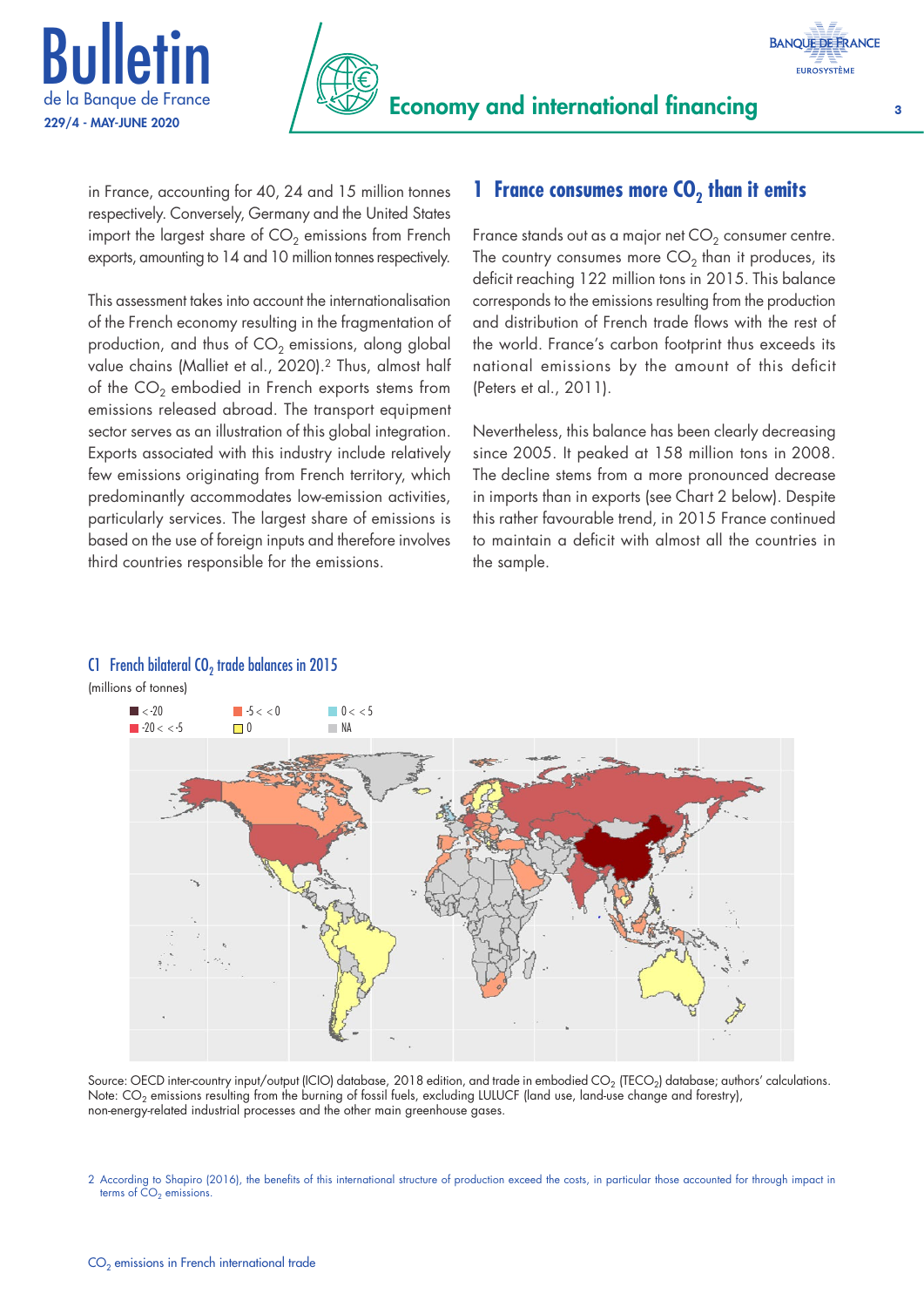



France's position can be explained in particular by its trade deficit in monetary value terms vis‑à‑vis a considerable number of its partners. Moreover, the  $CO<sub>2</sub>$  intensity of French exports (i.e. emissions per unit of value added traded) is relatively lower than that of its imports. More specifically, the ratio between the  $CO<sub>2</sub>$  intensity of its exports and that of its imports is 51%, the lowest among the countries studied, with the exception of the United Kingdom (50%). Bilateral deficits measured in  $CO<sub>2</sub>$  emissions are thus more pronounced than those measured in monetary value (Cezar and Polge, 2020).

These low emissions are largely due to the energy sources used in France, principally nuclear power, which generates a very low level of emissions (IPCC, 2018). Yet, the energy sector is the sector with the highest emissions worldwide, responsible for 32% of global emissions embodied in international trade, while it accounts for 10% in French trade (see Section 4 below). In addition, the sectoral structure of trade flows also plays a role. The weight of the tertiary sector, which emits very little, is preponderant in the French economy: value added from services accounts for nearly two‑thirds of total value added exported by the country (Cezar, 2016).

France's largest deficit in terms of  $CO<sub>2</sub>$  emissions is vis‑à‑vis China, which accounts for a quarter of the total

balance. French imports from this country (40 million) exceed exports (8 million) by 32 million tonnes. This deficit nevertheless declined over the period, after peaking at close to 42 million in 2011.

China is followed by Germany (–10 million tonnes), Kazakhstan (–10) and Russia (–9) in the rankings of the largest  $CO<sub>2</sub>$  trade deficits. These deficits stem either from the trade deficit in monetary value, as is the case for Germany, or from the sectoral structure of trade flows for the other two countries, where imports are dominated by raw materials and hydrocarbons.

On the other hand, France has a surplus measured in CO<sub>2</sub> terms with the United Kingdom and Switzerland (1 million tonnes each). Positive balances – although close to zero – can also be observed for other countries, including Colombia, Sweden and Argentina.

#### **2 China, Germany and the United States: France's main partners in trade‑embodied CO2 emissions**

France exported the equivalent of 115 million tonnes of  $CO<sub>2</sub>$  in 2015. The country's imports represented 236 million tonnes. Between 2005 and 2015, French  $CO<sub>2</sub>$  exports fell by 18%, a reduction equivalent of 25 million tonnes. Imports followed a similar trajectory, declining by 15%, i.e. –43 million tonnes.



#### C2 Geographical breakdown of French trade-embodied  $CO<sub>2</sub>$  emissions

(millions of tonnes)

Source: OECD inter-country input-output (ICIO) database, 2018 edition, and trade in embodied  $CO_2$  (TECO<sub>2</sub>) database; authors' calculations.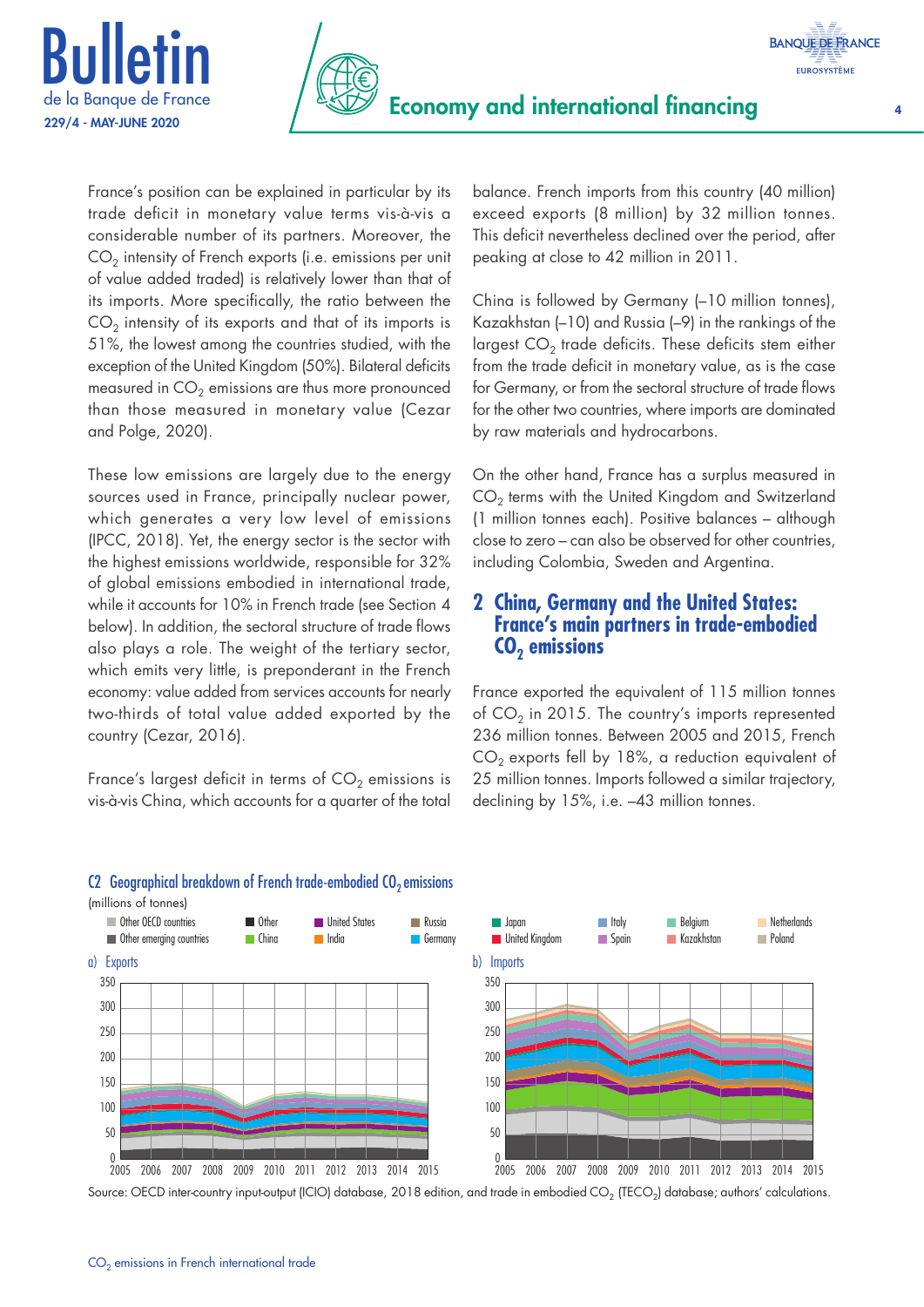



These developments contrast with the overall upward trend in emissions in world trade, which came to +10% over the period. On the other hand, the reduction in France coincides with that observed in European countries such as Spain (–13 million for exports and –41 million for imports), Italy (–18 million and –43 million respectively) and the United Kingdom (–20 million and –57 million).

Germany and the United States are the main destinations for French exports in terms of  $CO<sub>2</sub>$ . These two countries imported in 2015 14 and 10 million tonnes respectively, accounting for 12% and 9% of the total. The other main outlets are China, Italy and the United Kingdom (all three at 7%).

With regard to imports, China and Germany are the main suppliers of foreign  $CO<sub>2</sub>$  consumed in France. With 40 million tonnes for China and 24 million for Germany, these two countries alone accounted for a quarter of French imports in 2015. The other major contributors are the United States (6%), Italy (5%) and Spain (5%).

More generally, the major European countries (Germany, Italy, Spain, the United Kingdom, Belgium, the Netherlands and Poland) receive 40% of France's  $CO<sub>2</sub>$  exports, while the other advanced countries (United States, Japan and "Other OECD countries") account for 27%. The remaining flows are destined to emerging countries (15%) and other countries in the sample (18%). For imports, on the other hand, the share originating from emerging countries (29%) is almost equal to that of European countries (31%).

This difference is due in particular to a highly heterogeneity in the  $CO<sub>2</sub>$  efficiency of production between advanced countries on the one hand and emerging countries or producers of raw materials on the other. The former emit less per unit of value added traded than the latter (Cezar and Polge, 2020).

.../...

#### BOX 2

#### The global  $CO<sub>2</sub>$  emissions value chain

The fragmentation of production across global value chains (GVCs) increases the share of imported inputs in exports. French integration within these value chains increased between 1990 and 2011. As a result, the share of foreign value added in its exports rose from 20% to 30% over the same period (Cezar et al., 2017).

This international production structure impacts  $CO<sub>2</sub>$  emissions as well. A country's imports meet domestic demand, but also serve as inputs into the production of its exports. From this perspective, the emissions associated with the production and distribution of these foreign inputs are accounted for in the exports of the country using them.

The share of foreign  $CO<sub>2</sub>$  emissions in French exports remained relatively stable between 2005 and 2015, at around 46%, after peaking at 49% in 2008 and 2011. France thus ranks as the country with the second highest rate of imported CO<sub>2</sub> in exports, after Italy (47%). Generally speaking, European countries' trade structures include a significant proportion of imported  $CO<sub>2</sub>$ , particularly due to their participation in the European value chain, as illustrated by Germany (38%) and the United Kingdom (33%). Conversely, commodity exporting countries or countries with relatively low levels of integration, such as Russia (5%) and South Africa (8%), incorporate a lower proportion of imported  $CO<sub>2</sub>$  in their exports (Cezar and Polge, 2020).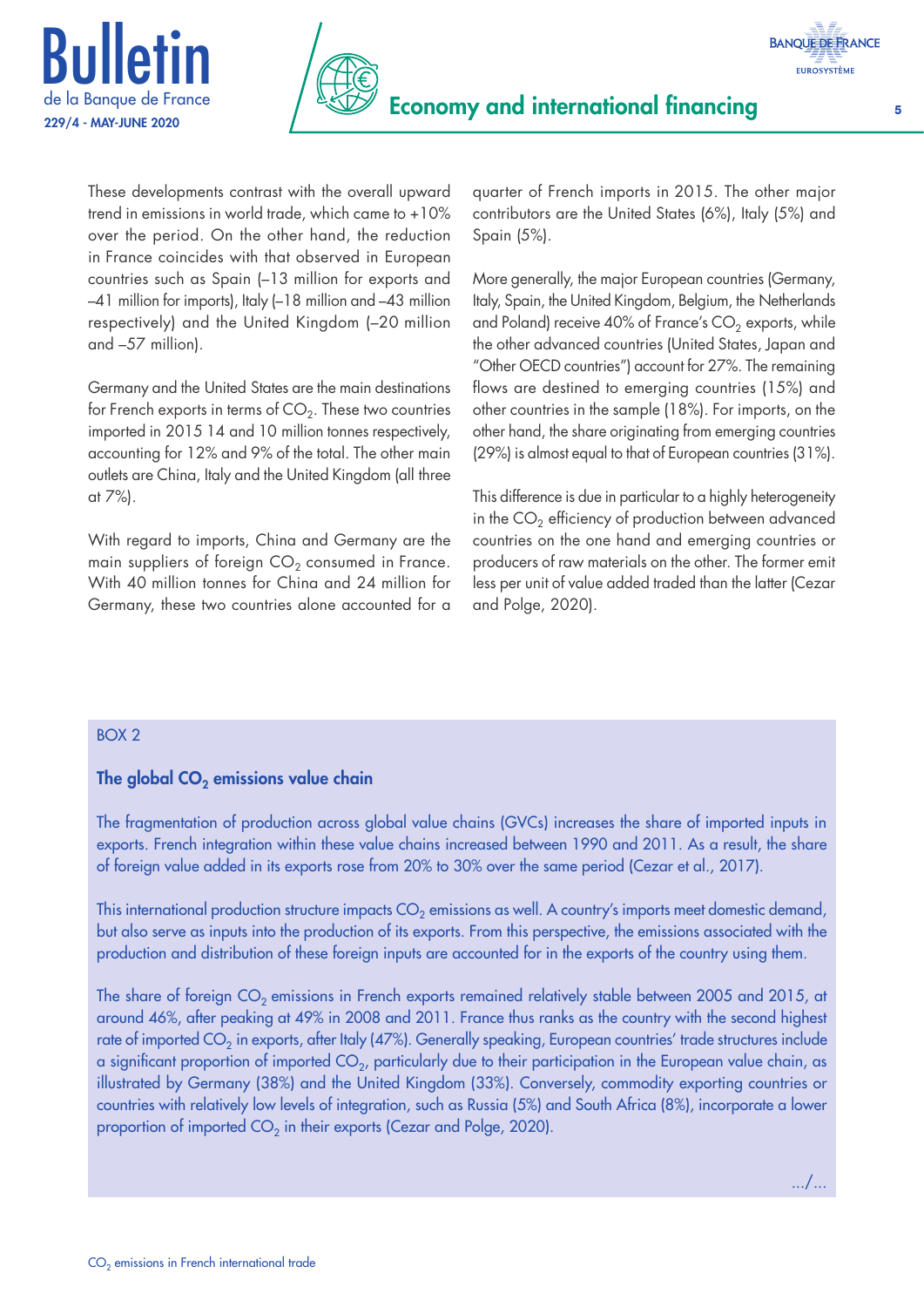



China is the main supplier of imported  $CO<sub>2</sub>$  in French exports with 9.8 million tonnes. This amount has remained practically stable since 2005 (9.5 million). However, China's share in French exports is on the rise (given the drop in total  $CO<sub>2</sub>$  exports), having increased from 6.8% to 8.5% over the ten years in question.

Germany, the second largest foreign contributor, accounts for 4.5% of the  $CO<sub>2</sub>$  emissions exported by France, i.e. 5 million tonnes. As in the case of China, German participation has been increasing proportionally since 2005 (when it accounted for 3.5%) despite a stable contribution in absolute terms over the period. The next largest contributors are Russia (3.4%), the United States (2.9%) and Kazakhstan (2.7%).

As with trade balances, the contribution of foreign countries to  $CO<sub>2</sub>$  exports depends on their share in export production, as well as the sectoral structure of their trade flows and their carbon intensity (Cezar and Polge, 2020).

#### Geographical origins of CO<sub>2</sub> emissions embodied in French exports (millions of tonnes)



Source: OECD inter-country input-output (ICIO) database, 2018 edition, and trade in embodied  $CO<sub>2</sub>$  (TECO<sub>2</sub>) database; authors' calculations.

#### **3 France is primarily responsible for the reduction in CO<sub>2</sub> emissions associated with its exports**

France's trade-embodied  $CO<sub>2</sub>$  emissions are made up of  $CO<sub>2</sub>$  emitted within its borders, but also of  $CO<sub>2</sub>$  emitted abroad in countries participating in its value chains (see Box 1). As such, reductions in emissions are dependent upon all the countries contributing to these flows. (see Figure 3 below and Appendix 1 for details on geographical areas).

French exports in terms of  $CO<sub>2</sub>$  emissions fell by a cumulative 18% over the period, from 140 million tonnes in 2005 to 115 million tonnes in 2015. This decrease is primarily due to France itself, which emissions embodied in its own exports fell from 76 to 62 million tonnes. This represents an aggregate downward contribution of nearly 10 percentage points (pp), i.e. more than half of the total.

Other countries also contributed to the drop in  $CO<sub>2</sub>$  exports, albeit less significantly. In absolute terms, foreign  $CO<sub>2</sub>$  emissions fell from 64 million tonnes in 2005 to 53 million tonnes in 2015, i.e. –8 pp.

Russia contributed the most to this decrease, at –2.3 pp, followed by the United Kingdom (–0.7 pp), Italy (–0.5 pp) and Spain (–0.45 pp). In addition, the group of "Other" countries not covered in the sample (–2.8 pp) and "other OECD countries" (–1.4 pp) also contributed to the decline in French  $CO<sub>2</sub>$  exports.

In general, nearly all foreign countries follow this same trend. The exceptions are Kazakhstan (+0.5 pp), India (+0.5 pp), Germany (+0.15 pp) and China (+0.14 pp).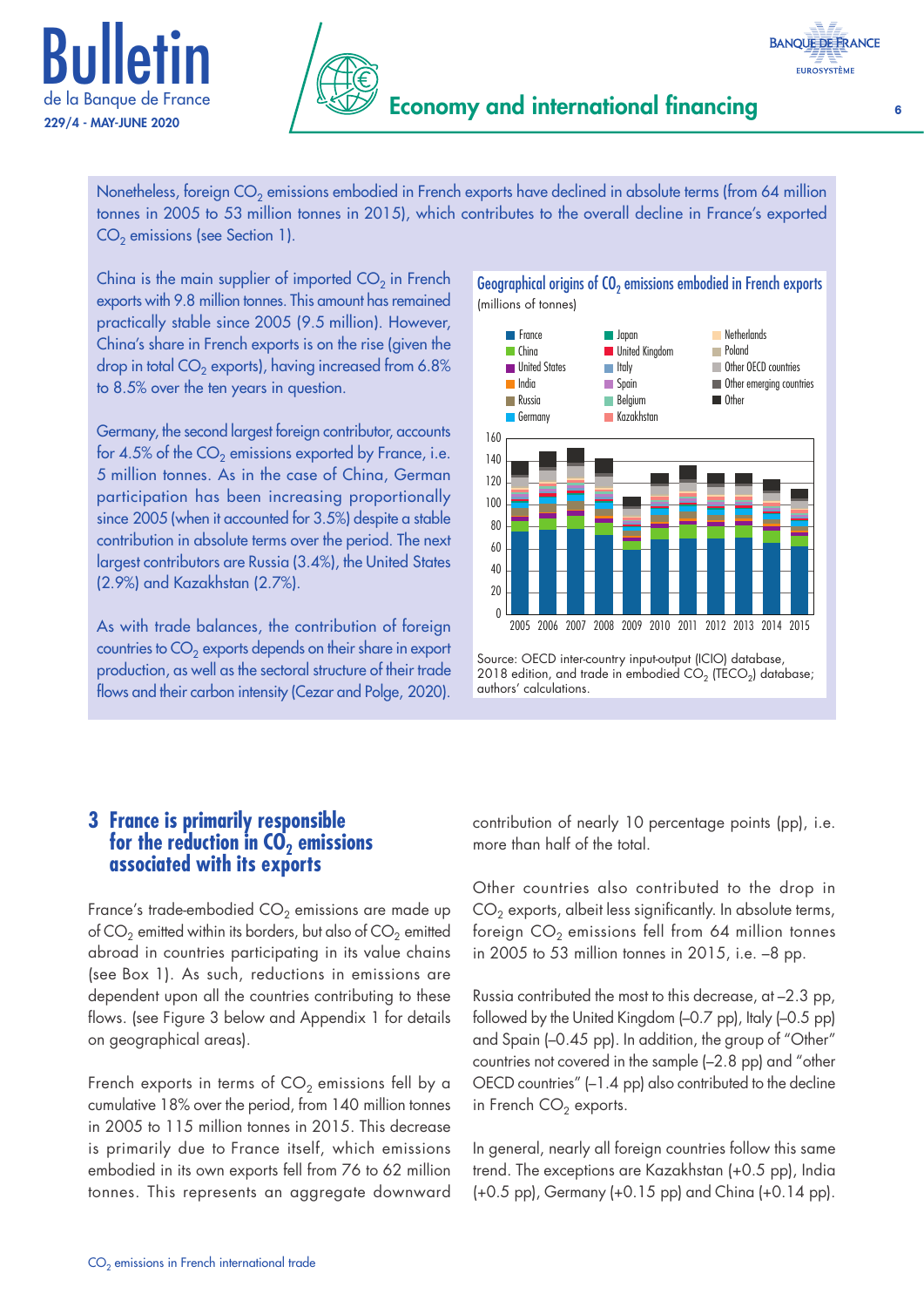





#### C3 Geographical breakdown of the change in  $CO<sub>2</sub>$  emissions

(% change, 2005 = 0)

Source: OECD inter-country input-output (ICIO) database, 2018 edition, and trade in embodied CO<sub>2</sub> (TECO<sub>2</sub>) database; authors' calculations.

Imports in terms of  $CO<sub>2</sub>$  emissions decreased by -15%, from 279 million tonnes in 2005 to 236 million tonnes in 2015. The geographical structure of this decrease resembles that of exports, since emissions embodied in foreign exports were imported. Russia contributed –4.6 percentage points to the trend, followed by Spain (–1.4 pp), the United Kingdom (–1.4 pp) and Italy  $(-1.3$  pp).

#### **4 The transport equipment sector: main source of CO<sub>2</sub> emissions in French exports**

The transport equipment, basic metals and transport‑storage sectors are the main exporters of  $CO<sub>2</sub>$  emissions in France, accounting for 50 million of the 115 million tonnes of  $CO<sub>2</sub>$  embodied in French exports.3 In the transport equipment sector, nearly three-quarters of exports in terms of  $CO<sub>2</sub>$  come from abroad, while in the other two sectors emissions originate mainly in France. France also exports  $CO<sub>2</sub>$  via the "chemicals and pharmaceuticals" sector (13 million tonnes) and the "agriculture and mining" sector (7 million tonnes).

Sectoral emissions can be analysed from the perspective of the direct exporting sector or the sector at the origin of the emissions. The first approach attributes to the exporting sector the  $CO<sub>2</sub>$  emitted throughout the production process and thus includes the emissions of all sectors upstream of export production chains. An alternative approach is to attribute the  $CO<sub>2</sub>$  to the sector at the origin of the emissions, whether it is itself an exporter or a supplier of inputs to an exporting sector. A further distinction is made within each sector between  $CO<sub>2</sub>$  emitted in France and abroad (see Annex 1 for sectoral aggregates).

In terms of the sector of origin of emissions, France's sectoral profile is characterised by a relatively small share of the energy sector in exports. Yet, this sector accounts for nearly one-third of global  $CO<sub>2</sub>$  exports, while constituting only 19% of French  $CO<sub>2</sub>$  exports. The disparity is even more pronounced when the data take into account only emissions within France: the sector is responsible for 6 million of the 62 million tonnes emitted in France and embodied in exports (see Chart 4 a below). It thus corresponds to less than 10% of total emissions exported. Moreover, the sector is "only" the

<sup>3</sup> The transport equipment sector includes the automotive, aeronautics, maritime transport, rail and aerospace industries. The basic metals sector refers to production of metals. The transport and storage sector particularly includes international transport.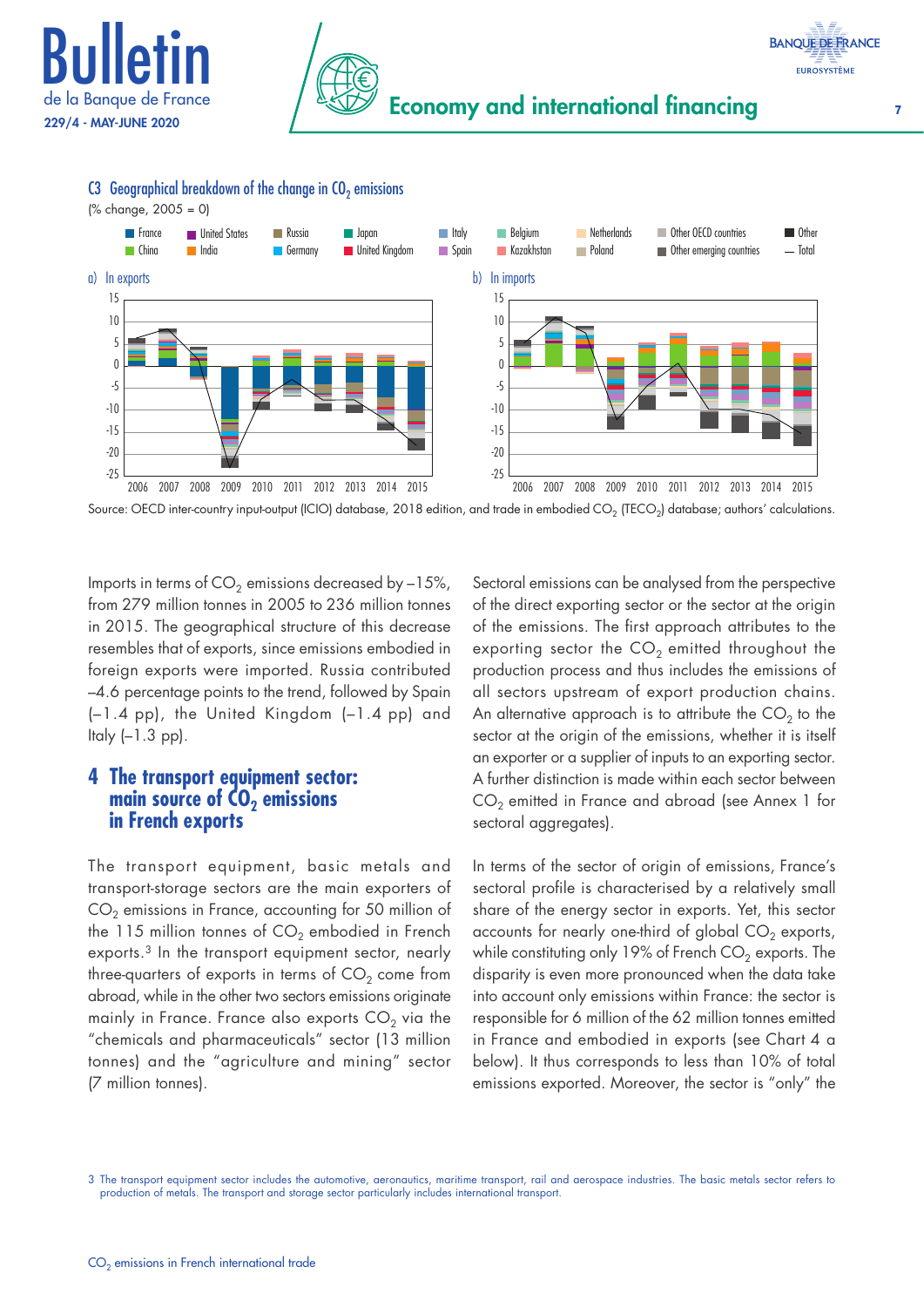



fifth largest emitting sector in France while it is the largest from a global standpoint.

This distinctive feature can be explained by energy production sources. While on a global scale energy is produced mainly from fossil fuels, France's energy mix is heavily dependent on nuclear power, which emits very little  $CO<sub>2</sub>$ .

Still in terms of the origin of emissions, the basic metals and transport‑storage sectors are the largest contributors to emissions in French exports. The breakdown between domestic and foreign emissions is fairly balanced for the first sector, while for the second emissions are more concentrated in France.

#### C4 Sectoral breakdown of  $CO<sub>2</sub>$  emissions



b) By exporting sector



Source: OECD inter-country input-output (ICIO) database, 2018 edition, and trade in embodied CO<sub>2</sub> (TECO<sub>2</sub>) database; authors' calculations.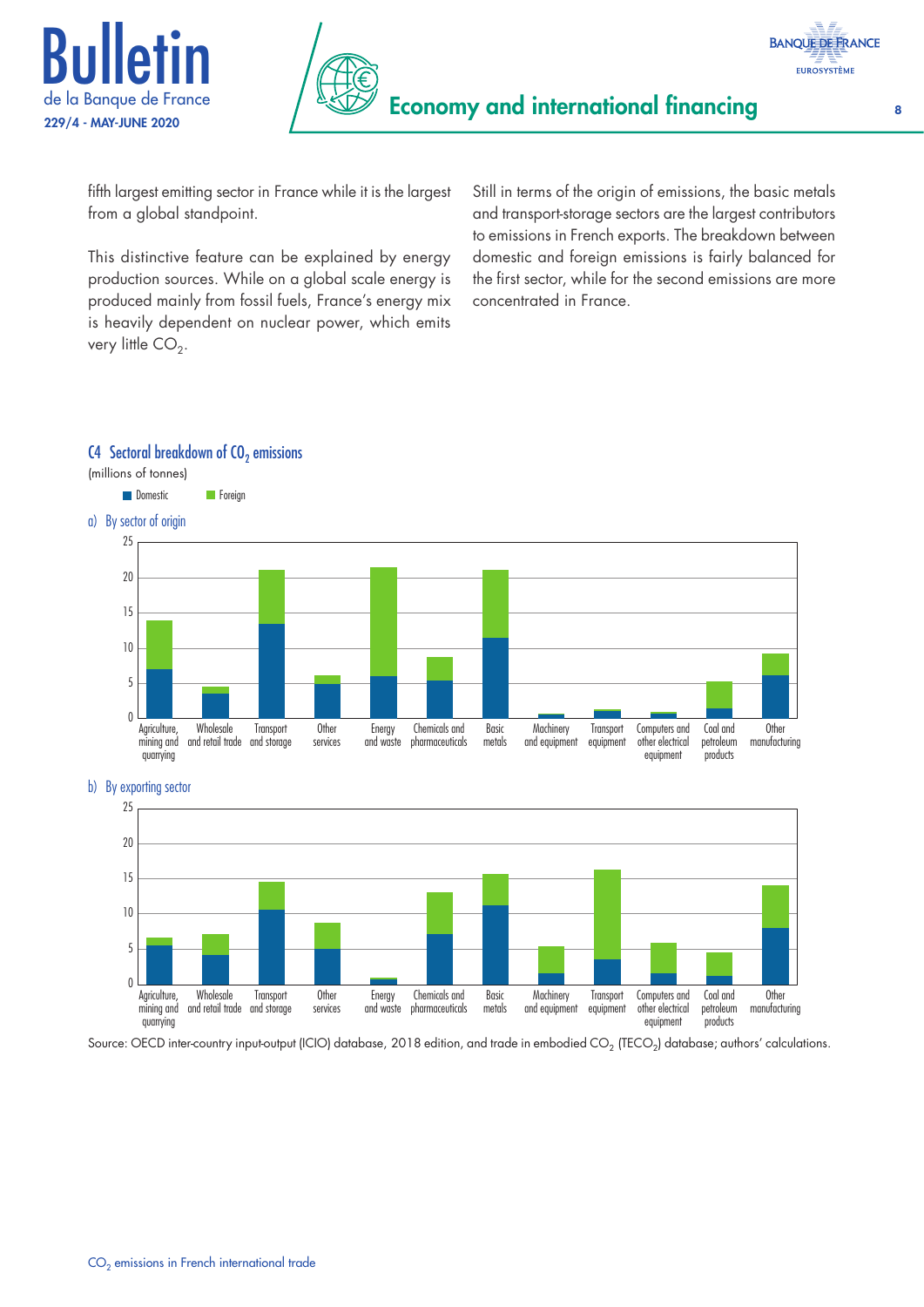



#### BOX 3

#### Two‑dimensional analysis of emissions in global value chains

The CO<sub>2</sub> emissions embodied in French exports are incorporated into global value chains. This integration is achieved first by taking into account all countries participating in export production chains. The sectoral dimension is important as well: countries contribute to these chains according to their specialisations. As a result,  $CO<sub>2</sub>$  emissions vary according to the participation of different countries in various production or distribution tasks, such as assembly and international transport, as well as the supply of inputs, e.g. spare parts and raw materials.

This box provides a two-dimensional representation that takes into account both the geographical and sectoral components of the emissions embodied in French exports. These two components are situated upstream and thus indicate the country and the sector that actually emitted the  $CO<sub>2</sub>$ . For example, energy is the main emitting source through its use as a production input for other sectors (countries) participating in the French production chain.



Source: OECD inter-country input-output (ICIO) database, 2018 edition, and trade in embodied  $CO_2$  (TECO<sub>2</sub>) database; authors' calculations. Note: The total area of the graph is equivalent to the 115 million tonnes of  $CO_2$  exported by France in 2015. It is broken down by country and then by sector of activity, according to the  $CO<sub>2</sub>$  contribution of each in French exports.

**BANQUE DE FRANCE EUROSYSTÈME** 

.../...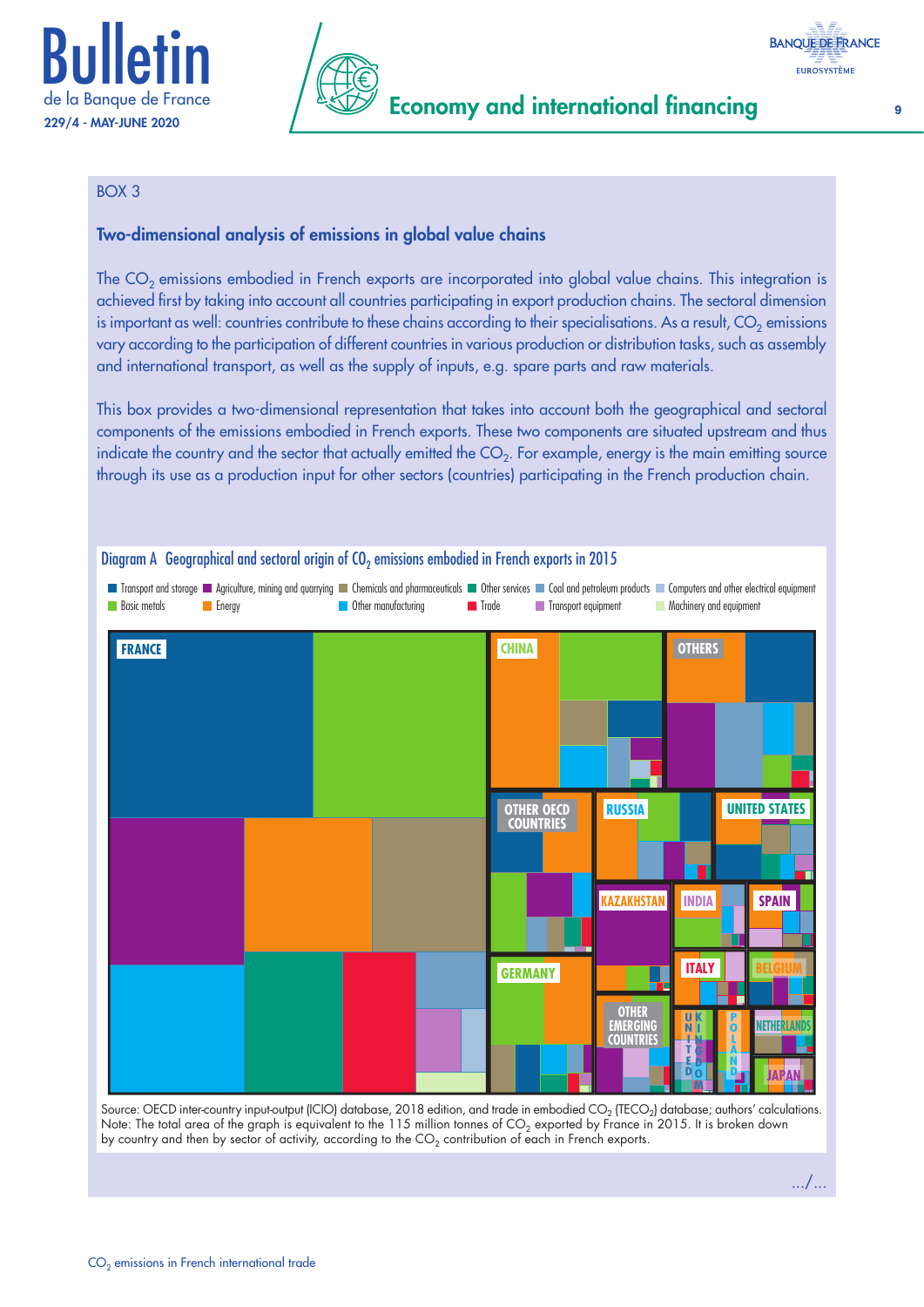



**Economy and international financing** 

China is the main foreign contributor to  $CO_2$  emissions in French exports, particularly via the "energy" and "basic metals" sectors, the former being used in the production of Chinese exports, while the latter is exported directly. The "chemicals and pharmaceuticals" and "other manufacturing" sectors, as well as "transport-storage" are also major emitters in the production-sharing relationship between the two countries.

More generally, the "energy", "basic metals" and "transport and storage" sectors stand out as the main  $CO<sub>2</sub>$  emitters in the value chain linking France to the rest of the world. This is the case for Germany, Russia and the United States. One exception is Kazakhstan, with almost all of its emissions concentrated in extractive sectors.

These data provide a macroscopic portrait of French exports. Nevertheless, the global value chains (GVCs) in which France participates are made up of several value chains across sectors, and even at the level of individual companies.

The transport equipment sector, for instance, is the most integrated sector in France's  $CO<sub>2</sub>$  trade, with less than a quarter of the emissions embodied in its exports emitted within French borders. The remainder is emitted abroad. This allocation is due chiefly to the sector's pronounced international nature: value added produced abroad accounts for almost half of its exports (Cezar, 2017). Moreover, France's relatively low emissions compared to its partners also contribute to this phenomenon (see Box 1).

The example of coordinated manufacturing at Airbus is a good illustration of this strong internationalisation. Head office activities are based in France, with commercial activities shared with Germany (the aircraft are, however, invoiced in France and therefore accounted for as French exports). Upstream of manufacturing, design and engineering sites are divided between Europe (France, Germany, Spain and Russia through a joint venture), North America and two sites in India and China. Production plants specialise in the manufacture of aircraft components and are spread throughout four European countries: France (general design, flight testing, materials design and testing, aircraft assembly and flight preparation); Germany (manufacture and assembly of fuselage parts, painting, cabin equipment and vertical empennages); England (wing production and surfacing); and Spain (testing of complete fuselages, assembly, horizontal stabiliser production). In addition, the company sources engines from three countries: the United Kingdom, France and the United States.

The international character of this production network, in addition to the supply of raw materials and other inputs, explains why  $CO<sub>2</sub>$  emissions throughout the production process are scattered around the world. China, Germany, the United States and other member countries of the Organisation for Economic Co-operation and Development (OECD) are thus the main  $CO<sub>2</sub>$  emitters for French exports in the transport equipment sector.

The chemicals and pharmaceuticals sector offers another example of the internationalisation of production and thus of  $CO_2$  emissions. France emits more than 50% of the 13 million tonnes of  $CO_2$  embodied in its exports, the rest being emitted abroad. This sector thus appears to be highly integrated, but less so than the transport equipment sector. China, Germany and Russia are the main partners in the sector. In these three countries, emissions are primarily attributable to the energy sector and the chemicals and pharmaceuticals sector itself. "Agriculture and mining" is also an important sector in this production chain.

.../...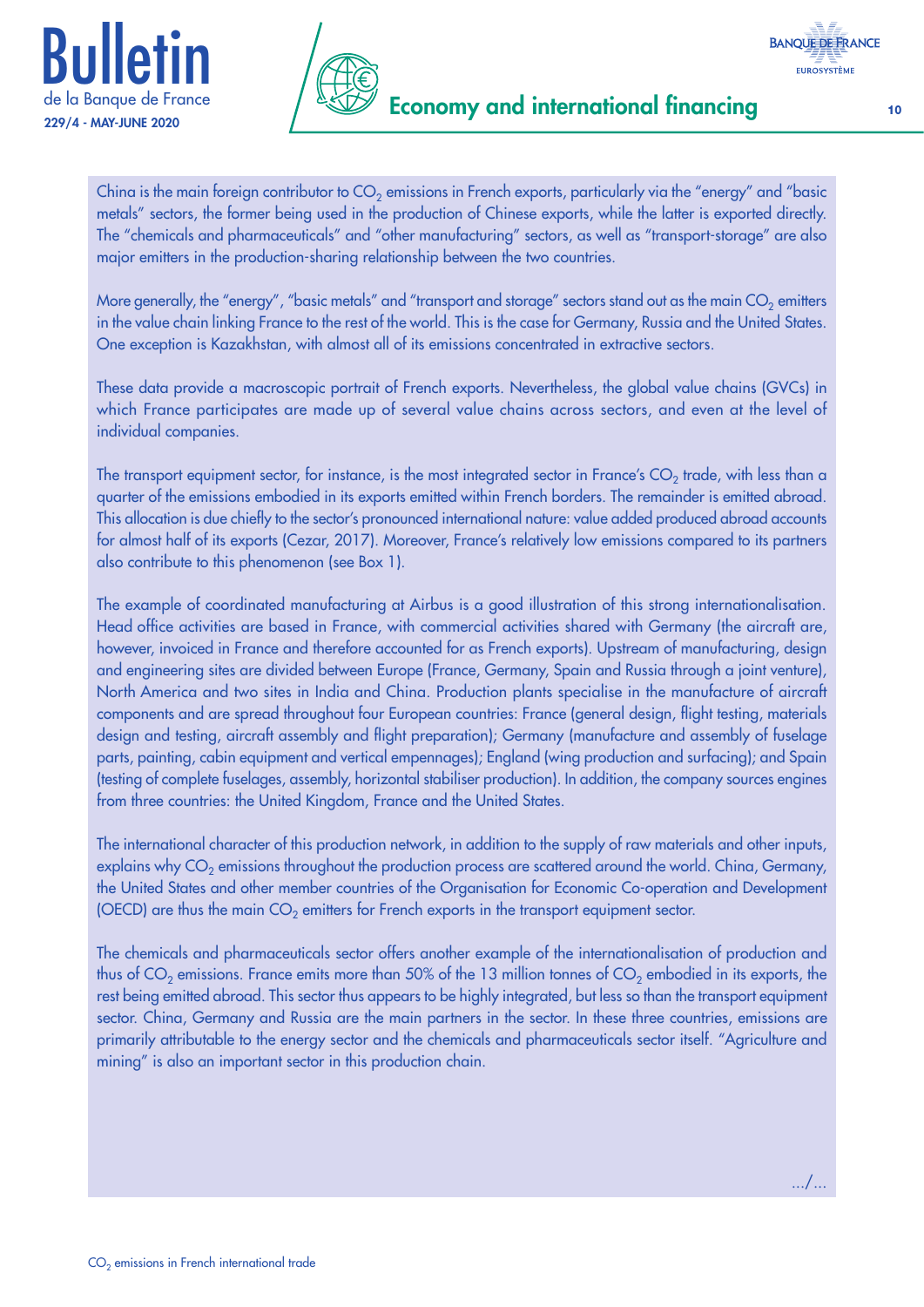



## Economy and international financing 11



**BANQUE DE FRANCE EUROSYSTÈME**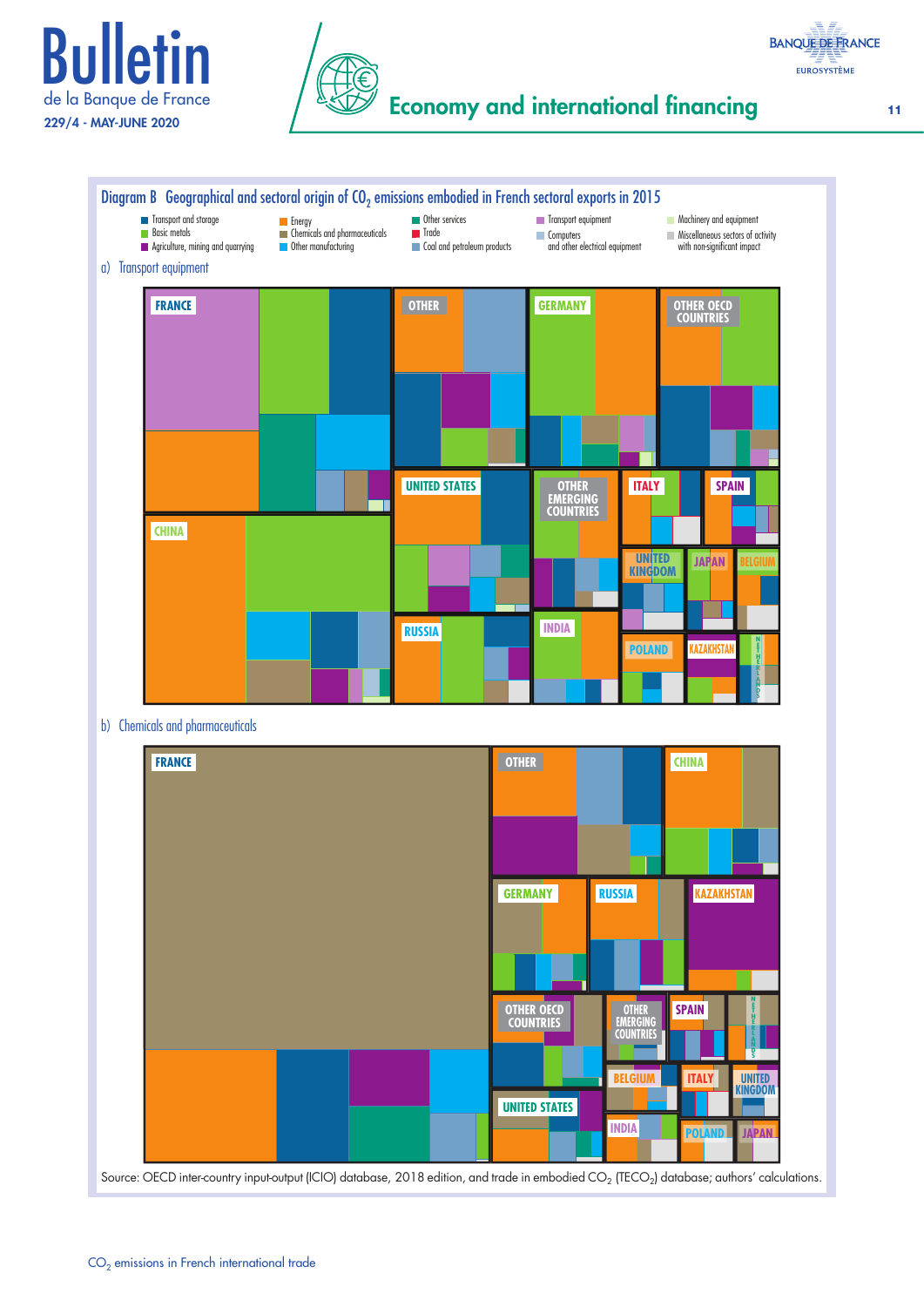



#### **BANQUE DE FRANCE EUROSYSTÈME**

#### **5 The "energy", "coal and petroleum products" and "basic metals" sectors are the main contributors to the decrease in CO<sub>2</sub> emissions in French exports**

The breakdown applied in Section 3 can also be used to show the sectoral contribution to changes in  $CO<sub>2</sub>$  emissions in exports. The sectoral aggregates considered here include both resident and non‑resident sectors involved in the production of French exports.

Measured by origin, the main sectors contributing to the overall decrease of 18 pp in  $CO<sub>2</sub>$  emissions in French exports between 2005 and 2015 are "energy" (–6.4 percentage points), "coal and petroleum products" (–4.1 pp), "basic metals" (–3.9 pp) and the "transport and storage" sector (–1.4 pp). Conversely, the only sector with a positive and significant contribution was "agriculture and mining" (+1.7 pp).

In terms of direct exporting sectors, the decrease in emissions embodied in French exports has primarily been driven by manufacturing and energy. The transport equipment (–3.3 pp), coal and petroleum products (–2.9 pp), computers and electrical equipment (–2.6 pp) and energy (–2.4 pp) sectors are the main vectors of the aggregate trend. Conversely, emissions are on the rise in the other services (+1.5 pp) and agriculture and mining (+1.8 pp) sectors.



#### C5 Breakdown by sector of the cumulative variation in exports of  $CO<sub>2</sub>$  emissions

Source: OECD inter-country input-output (ICIO) database, 2018 edition, and trade in embodied CO<sub>2</sub> (TECO<sub>2</sub>) database; authors' calculations.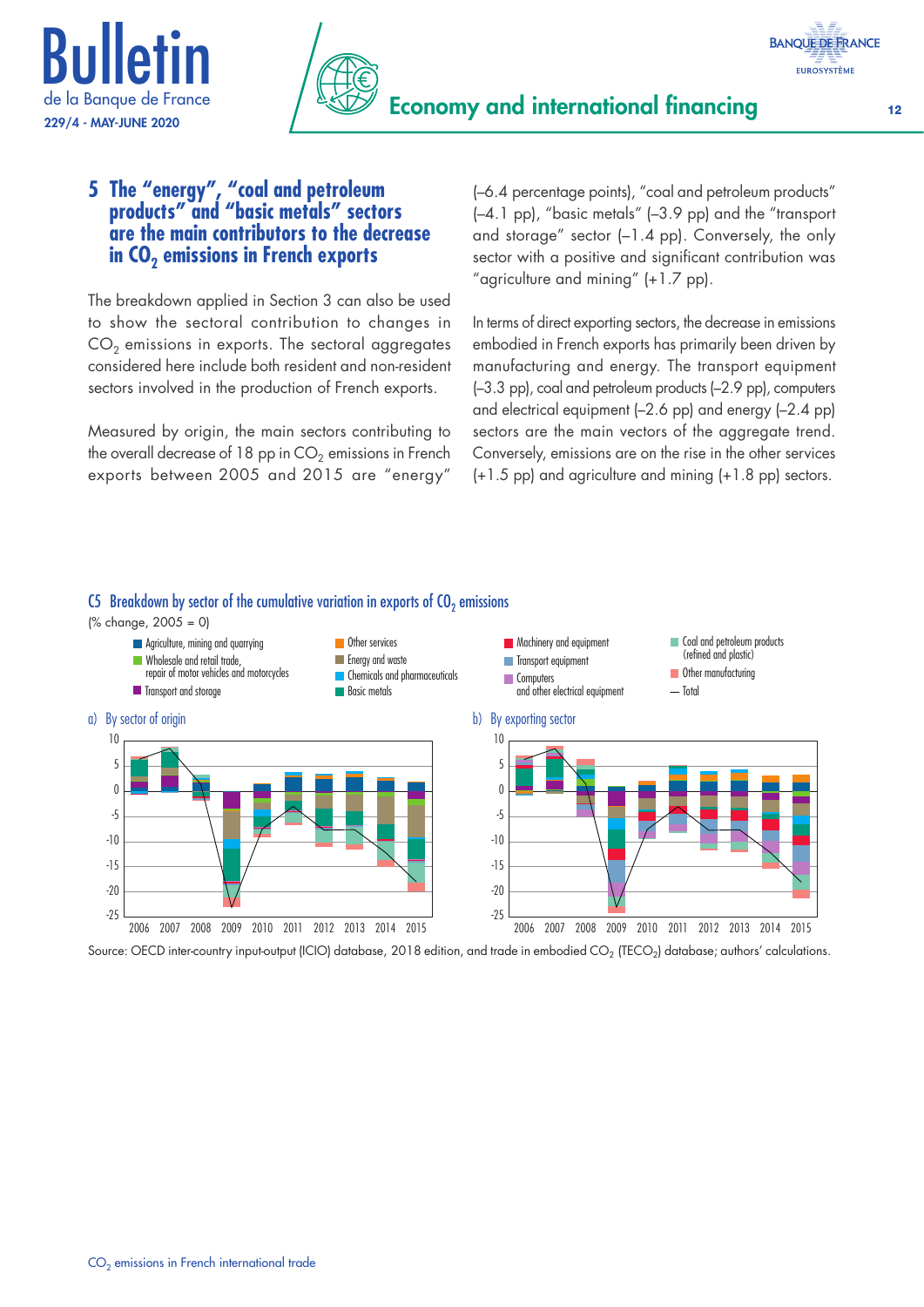



## Economy and international financing the contract of the 13



# **References**

#### Ahmad (N.) and Wyckoff (A.) (2003)

"Carbon Dioxide Emissions Embodied in International Trade of Goods", *OECD Science, Technology and Industry Working Papers*, No. 2003/15, OECD Editions.

#### Cezar (R.) (2016)

"France's Trade Integration Measured in Value Added", *Quarterly Selection of Articles*, No. 205, Banque de France, pp. 25‑37.

#### Cezar (R.) (2017)

"France's Pharmaceutical Industry in Global Value Chains", *Quarterly Selection of Articles*, No. 209, Banque de France, pp. 57‑69.

#### Cezar (R.), Duguet (A.), Gaulier (G.) and Vicard (V.) (2017)

"Competition for Global Value Added: Export and Domestic Market Shares", *Working paper*, No. 628, Banque de France, April.

#### Cezar (R.) and Polge (T.) (2020)

"CO2 emissions embodied in international trade", *Bulletin de la Banque de France*, No. 228/1, March‑April.

#### Davis (S.) and Caldeira (K.) (2010)

"Consumption-based accounting of  $CO<sub>2</sub>$  emissions", *Proceedings of the National Academy of Sciences of the United States of America*, Vol. 107, No. 12, pp. 5687‑5692.

#### Institut national de la statistique et des études économiques – INSEE (2018)

"2.3 Changement climatique et effet de serre", *Tableaux de l'économie française*, 2019 edition, Insee Références, pp. 22‑23.

#### Intergovernmental Panel on Climate Change – IPCC (2018)

*Global Warming of 1.5 ºC*, World Meteorological Organisation and United Nations Environment Programme, October.

### International Energy Agency – IEA (2015)

*CO2 emissions from fuel combustion 2015*, OECD Editions.

#### Malliet (P.), Haalebos (R.) and Nicolas (N.) (2019)

*La fiscalité carbone aux frontières et ses effets redistributifs – Étude des effets redistributifs sur les revenus des ménages français d'une taxe carbone aux frontières*, Agence de l'Environnement et de la Maîtrise de l'Energie (ADEME).

#### Peters (G. P.), Minx (J. C.), Weber (C. L.) and Edenhofer (O.) (2011)

"Growth in Emission Transfers Via International Trade from 1990 to 2008", *Proceedings of the National Academy of Sciences*, Vol. 108, No. 21, pp. 8903‑8908.

#### Shapiro (J.) (2016)

"Trade Costs, CO<sub>2</sub>, and the Environment", American *Economic Journal: Economic Policy*, Vol. 8, No. 4, November, pp. 220‑254.

#### United Nations (1992)

Rio de Janeiro Earth Summit, United Nations Conference on Environment and Development (UNCED) during which the United Nations Framework Convention on Climate Change (UNFCCC), 3‑14 June.

#### United Nations (2015)

United Nations Climate Change Conference or 21st Conference of the Parties (COP 21) to the UN Framework Convention on Climate Change (UNFCCC) held in Paris, and 11th session of the Meeting of the Parties (CMP 11) to the Kyoto Protocol, 30 November-12 December.

#### Wiebe (K.) and Yamano (N.) (2016)

"Estimating  $CO<sub>2</sub>$  Emissions Embodied in Final Demand and Trade Using the OECD ICIO 2015: Methodology and Results, *OECD Science, Technology and Industry Working Papers*, No. 2016/5.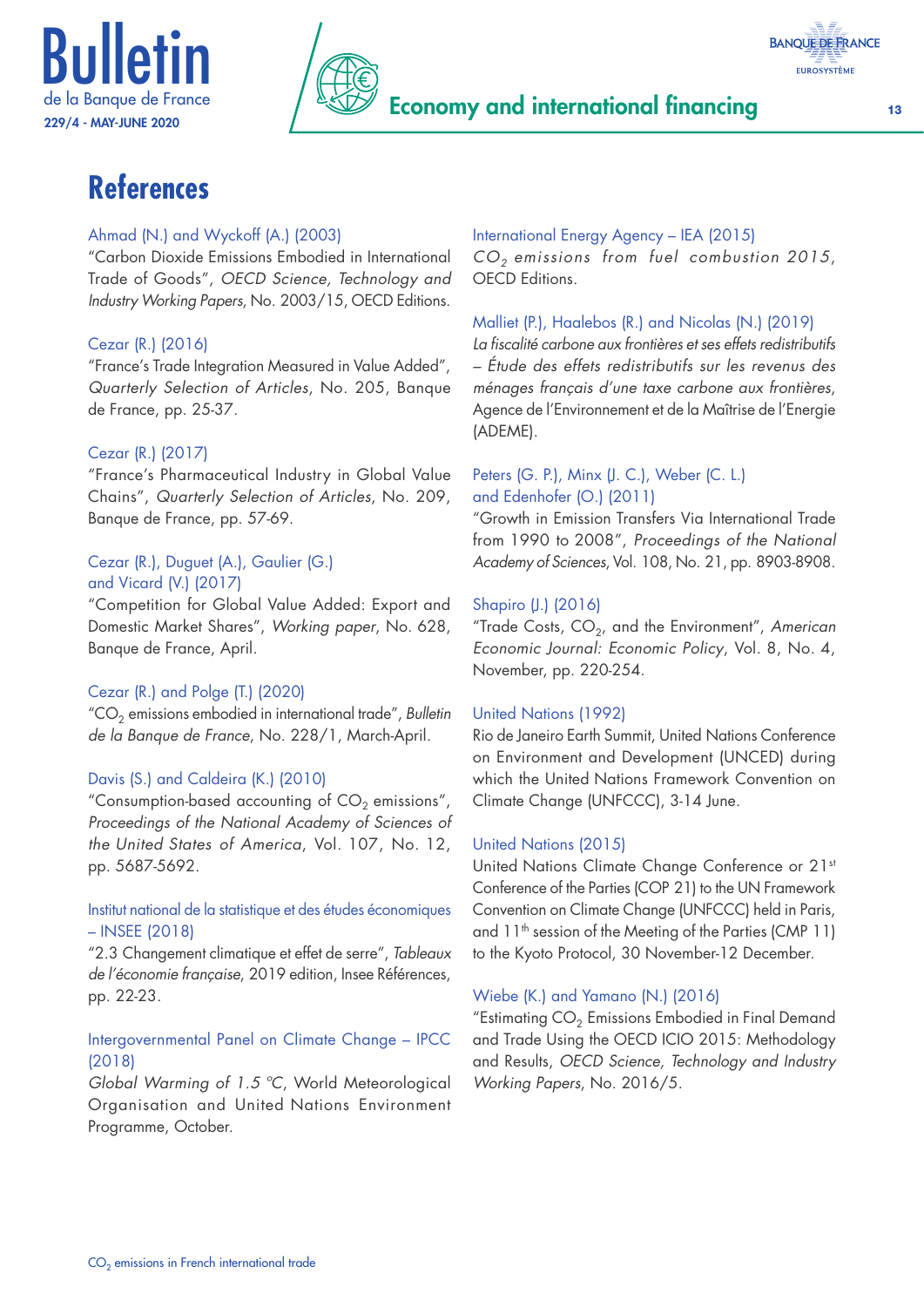



# **Appendix I**  Geographical and sectoral aggregates

#### $CO<sub>2</sub>$  emissions intensity by sector of origin

(tonnes/USD million)

| Code  | <b>Sector</b>                                                                                       | <b>Aggregate</b>                            | 2005  | 2010  | 2015  |
|-------|-----------------------------------------------------------------------------------------------------|---------------------------------------------|-------|-------|-------|
| 01T03 | Agriculture                                                                                         | Agriculture, mining and quarrying           | 412   | 273   | 245   |
| 05T06 | Mining and quarrying<br>of energy producing materials                                               | Agriculture, mining and quarrying           | 408   | 282   | 357   |
| 07T08 | Mining and quarrying<br>except energy producing materials                                           | Agriculture, mining and quarrying           | 500   | 256   | 341   |
| 9     | Mining support service activities                                                                   | Agriculture, mining and quarrying           | 205   | 114   | 142   |
| 10T12 | Food products, beverages and tobacco                                                                | Other manufacturing                         | 259   | 194   | 165   |
| 13T15 | Textiles, wearing apparel, leather<br>and related products                                          | Other manufacturing                         | 376   | 248   | 156   |
| 16    | Wood and products of wood and cork,<br>except furniture                                             | Other manufacturing                         | 289   | 251   | 196   |
| 17T18 | Paper products and printing                                                                         | Other manufacturing                         | 508   | 420   | 352   |
| 19    | Coke and refined petroleum products                                                                 | Coal and petroleum products                 | 1,953 | 1,416 | 1,236 |
| 20T21 | Chemicals and pharmaceutical products                                                               | Chemicals and pharmaceuticals               | 756   | 586   | 525   |
| 22    | Rubber and plastics products                                                                        | Coal and petroleum products                 | 1,654 | 1,251 | 951   |
| 23    | Manufacture of other non-metallic mineral products Other manufacturing                              |                                             | 3,061 | 2,478 | 2,248 |
| 24    | Basic metals                                                                                        | Basic metals                                | 3,889 | 3,335 | 3,294 |
| 25    | Fabricated metal products                                                                           | Other manufacturing                         | 92    | 74    | 64    |
| 26    | Computer, electronic and optical products                                                           | Computers<br>and other electrical equipment | 83    | 72    | 46    |
| 27    | Electrical equipment                                                                                | Computers<br>and other electrical equipment | 101   | 82    | 61    |
| 28    | Machinery and equipment n.e.c.                                                                      | Machinery and equipment                     | 84    | 67    | 55    |
| 29    | Motor vehicles, trailers and semi-trailers                                                          | Transport equipment                         | 58    | 44    | 33    |
| 30    | Other transport equipment                                                                           | Transport equipment                         | 71    | 63    | 49    |
| 31T33 | Furniture; other manufacturing; repair and<br>installation of machinery and equipment               | Other manufacturing                         | 1,268 | 930   | 750   |
| 35T39 | Electricity, gas and water supply; sewerage,<br>waste management and remediation activities         | Energy and waste                            | 9,395 | 7,206 | 6,876 |
| 41T43 | Construction                                                                                        | Other services                              | 102   | 78    | 80    |
| 45T47 | Wholesale and retail trade, repair of motor<br>vehicles and motorcycles                             | Wholesale and retail trade                  | 71    | 53    | 49    |
| 49T53 | Transport and storage                                                                               | Transport and storage                       | 1,293 | 1,023 | 983   |
| 55T56 | Accommodation and food service activities                                                           | Other services                              | 50    | 38    | 33    |
| 58T60 | Publishing, audiovisual and broadcasting activities Other services                                  |                                             | 44    | 33    | 27    |
| 61    | Telecommunications                                                                                  | Other services                              | 55    | 41    | 39    |
| 62T63 | IT and other information services                                                                   | Other services                              | 47    | 38    | 34    |
| 64T66 | Financial and insurance activities                                                                  | Other services                              | 40    | 31    | 26    |
| 68    | Real estate activities                                                                              | Other services                              | 31    | 23    | 20    |
| 69T82 | Professional, scientific and technical activities;<br>administrative and support service activities | Other services                              | 60    | 44    | 42    |
| 84    | Public administration and defence;<br>compulsory social security                                    | Other services                              | 109   | 81    | 63    |
| 85    | Education                                                                                           | Other services                              | 33    | 26    | 22    |
| 86T88 | Human health and social work activities                                                             | Other services                              | 36    | 26    | 27    |
| 90T96 | Arts                                                                                                | Other services                              | 61    | 43    | 39    |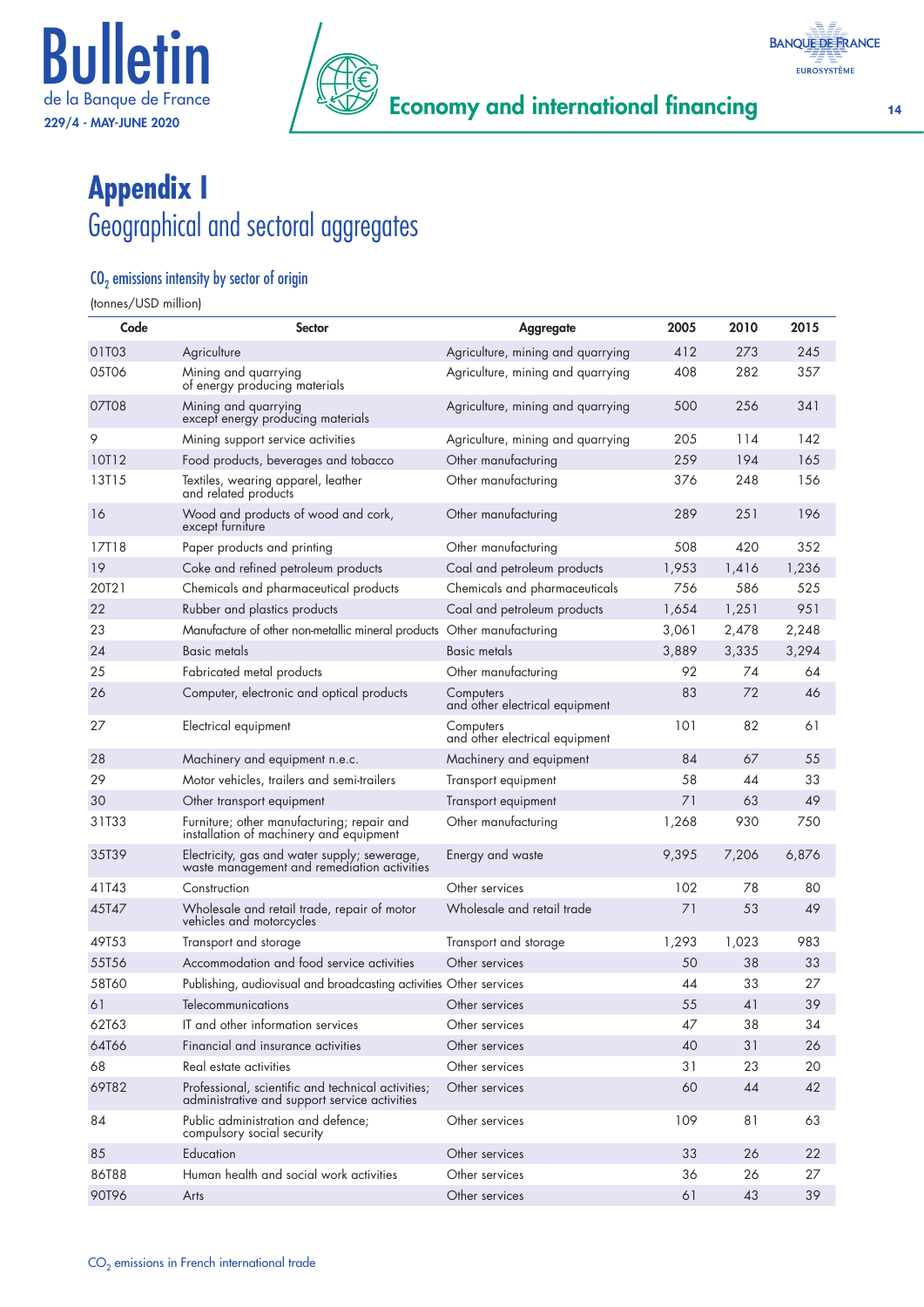



#### $\mathbf{C}\mathbf{O}_2$  emissions intensity by country of origin

#### (tonnes/USD million)

| Country                     | Geographical<br>aggregate | 2005  | 2010  | 2015 | Country              | Geographical<br>aggregate | 2005       | 2010       | 2015       |
|-----------------------------|---------------------------|-------|-------|------|----------------------|---------------------------|------------|------------|------------|
| Argentina                   | Other                     | 880   | 436   | 308  | Japan                | Japan                     | 367        | 300        | 352        |
|                             | emerging                  |       |       |      | Kazakhstan           | Other                     | 2,839      | 1,697      | 1,562      |
| Australia                   | Other OECD                | 612   | 417   | 454  | Cambodia             | Other                     | 503        | 452        | 444        |
| Austria                     | Other OECD                | 336   | 294   | 261  | South Korea          | Other OECD                | 757        | 638        | 554        |
| Belgium                     | Other OECD                | 367   | 282   | 254  | Lithuania            | Other OECD                | 660        | 422        | 353        |
| Bulgaria                    | Other OECD                | 1,619 | 936   | 827  | Luxembourg           | Other OECD                | 167        | 115        | 88         |
| Brazil                      | Other<br>emerging         | 620   | 299   | 434  | Latvia               | Other OECD                | 647        | 470        | 349        |
| <b>Brunei</b><br>Darussalam | Other                     | 451   | 465   | 389  | Morocco<br>Mexico    | Other<br>Other            | 592<br>527 | 455<br>488 | 462<br>423 |
| Canada                      | Other OECD                | 590   | 502   | 474  |                      | emerging                  |            |            |            |
| Switzerland                 | Other OECD                | 199   | 154   | 119  | Malta                | Other OECD                | 417        | 237        | 205        |
| Chile                       | Other OECD                | 619   | 432   | 491  | Malaysia             | Other                     | 932        | 663        | 675        |
| China                       | China                     | 2,336 | 1,413 | 981  | <b>Netherlands</b>   | Other OECD                | 353        | 251        | 250        |
| Colombia                    | Other                     | 579   | 328   | 476  | Norway               | Other OECD                | 281        | 215        | 239        |
| Costa Rica                  | Other                     | 374   | 266   | 187  | New Zealand          | Other OECD                | 422        | 321        | 281        |
| Cyprus                      | Other OECD                | 525   | 416   | 411  | Peru                 | Other                     | 509        | 366        | 287        |
| Czech Republic Other OECD   |                           | 799   | 505   | 470  | Philippines          | Other                     | 748        | 414        | 361        |
| Germany                     | Germany                   | 318   | 271   | 246  | Poland               | Other OECD                | 961        | 523        | 492        |
| Denmark                     | Other OECD                | 535   | 424   | 381  | Portugal             | Other OECD                | 388        | 280        | 324        |
| Spain                       | Other OECD                | 421   | 272   | 269  | Romania              | Other OECD                | 1,111      | 480        | 417        |
| Estonia                     | Other OECD                | 1,021 | 831   | 595  | Rest of<br>the world | Other                     | 942        | 560        | 522        |
| Finland                     | Other OECD                | 479   | 405   | 304  | Russia               | Russia                    | 1,992      | 1,151      | 1,121      |
| France                      | France                    | 277   | 217   | 189  | Saudi Arabia         | Other                     | 405        | 263        | 361        |
| United                      | United                    | 269   | 229   | 178  | Singapore            | Other                     | 643        | 526        | 471        |
| Kingdom                     | Kingdom                   |       |       |      | Slovakia             | Other OECD                | 896        | 533        | 453        |
| Greece                      | Other OECD                | 714   | 456   | 536  | Slovenia             | Other OECD                | 524        | 384        | 341        |
| Hong Kong                   | China                     | 652   | 552   | 449  | Sweden               | Other OECD                | 259        | 199        | 153        |
| Croatia                     | Other OECD                | 440   | 321   | 303  |                      |                           |            |            |            |
| Hungary                     | Other OECD                | 530   | 418   | 391  | Thailand             | Other                     | 1,041      | 661        | 654        |
| Indonesia                   | Other<br>emerging         | 1,183 | 560   | 615  | Tunisia<br>Turkey    | Other<br>Other            | 611<br>592 | 539<br>509 | 508<br>500 |
| India                       | India                     | 1,403 | 1,072 | 999  |                      | emerging                  |            |            |            |
| Ireland                     | Other OECD                | 262   | 183   | 147  | Taiwan               | China                     | 900        | 689        | 590        |
| Iceland                     | Other OECD                | 602   | 485   | 417  | <b>United States</b> | <b>United States</b>      | 436        | 351        | 270        |
| <b>Israel</b>               | Other OECD                | 413   | 283   | 231  | Vietnam              | Other                     | 1,356      | 1,009      | 859        |
| <b>Italy</b>                | Italy                     | 328   | 272   | 249  | South Africa         | Other<br>emerging         | 1,837      | 1,470      | 1,692      |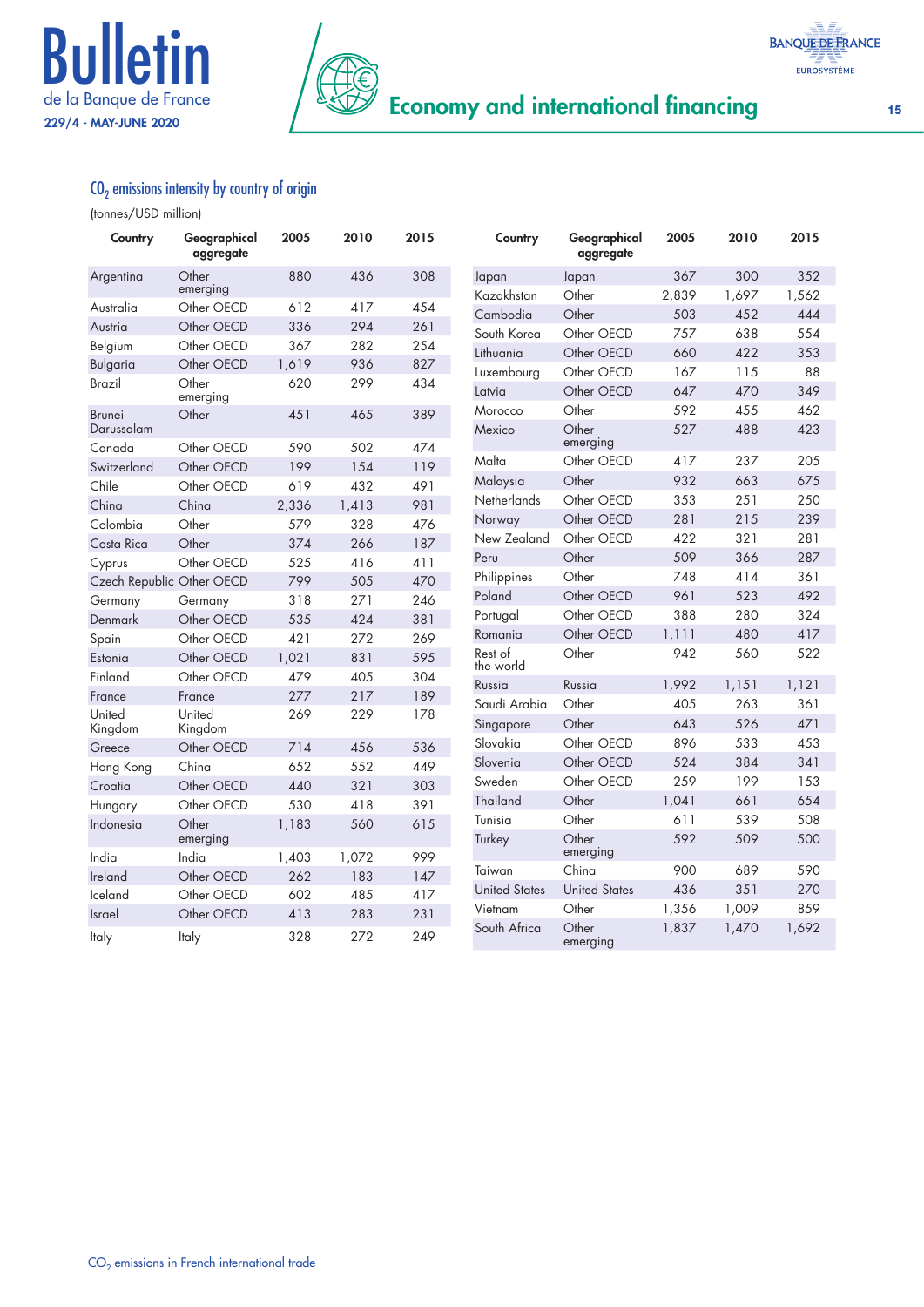



# **Appendix 2 Methodology**

The database used in this bulletin was constructed using three main sources, all compiled by the OECD. First, the trade in embodied  $CO<sub>2</sub>$  (TECO<sub>2</sub>) and trade in value added (TiVA) databases were used to calculate  $CO<sub>2</sub>$  emissions intensities by sector (i.e.  $CO<sub>2</sub>$  per unit of value added). Second, the inter‑country input/output tables (ICIO) were used to break down trade flows by country‑sector pair participating in the production of those flows. Combining these two indicators allowed us to calculate the  $CO<sub>2</sub>$  emissions embodied in trade flows, taking into account the structure of their production and the degree of integration of each country into global value chains.

The  $TECO<sub>2</sub>$  database shows the emissions produced by the burning of fossil fuels.<sup>1</sup> These emissions are calculated using International Energy Agency (IEA) data on the  $CO<sub>2</sub>$  emissions produced by fossil fuels (coal, hydrocarbons). IEA data cover nearly all  $CO<sub>2</sub>$  emissions. The remainder stem from LULUCF (land use, land‑use change and forestry) and industrial processes other than energy production. Note that IEA data do not cover all greenhouse gas emissions –some 20% of emissions by volume are excluded (Ahmad and Wyckoff, 2003). The other main greenhouse gases are methane  $(CH<sub>A</sub>)$ , nitrous oxide  $(N_2O)$  and fluorine gases (HFC, PFC and  $SF<sub>6</sub>$ ). These gases account for a third of global emissions in  $CO<sub>2</sub>$  equivalent (INSEE, 2018).

The TECO<sub>2</sub> database provides a geographical and sectoral breakdown of  $CO<sub>2</sub>$  emissions (Wiebe and Yamano, 2016). It is compiled using statistics on the  $CO<sub>2</sub>$  produced to meet countries' final demand (demand‑based approach). However, it does not take into account emissions from international aviation and maritime transport (3.5% of the total). To get around this problem, we assumed that the structure of domestic transport also applies to international transport. This assumption probably led us to underestimate the emissions in question, especially those related to aviation.

1 IEA (2015), CO<sub>2</sub> Emissions from Fuel Combustion 2015, OECD Editions.

The TiVA database provides a geographical and sectoral breakdown of international trade in value added (domestic or foreign). In this article, we used statistics on the value added produced to satisfy countries' final demand.

The ICIO database consists of international tables of annual inputs and outputs that break down bilateral trade flows in intermediate and final goods by sector and country. This makes it possible to trace the total value added produced globally each year back to its original source.

The breakdown into sixty-five countries and thirty-six sectors of origin (according to the International Standard Industrial Classification or ISIC Rev. 4) is the same for all three databases.

#### **Emissions intensity of each country‑sector pair**

As a first step, we constructed the  $CO<sub>2</sub>$  emissions intensity for each country‑sector pair, in other words the quantity of  $CO<sub>2</sub>$  emitted for each unit of value added. The intensity of sector *k* in country *i*(Int*j,k*) was calculated by dividing the  $CO<sub>2</sub>$  emissions produced by the sector  $(EM_i)$ , as listed in the TECO<sub>2</sub> database, by the value added produced by that sector (VA<sub>*ik*</sub>), as indicated in the TiVA database. This calculation can be written as follows:

$$
\mathbf{I}_{i,k} = \frac{\mathbf{E}\mathbf{M}_{i,k}}{\mathbf{V}\mathbf{A}_{i,k}}
$$

The  $CO<sub>2</sub>$  emissions and value added for each sector are measured according to the principle of the output necessary to satisfy domestic final demand. The calculated intensities thus show the emissions associated with the production of one unit of value added by each country‑sector pair. In other words, they show the quantity of  $CO<sub>2</sub>$  emitted for each dollar of output.

**BANQUE DE FRANCE EUROSYSTÈME**